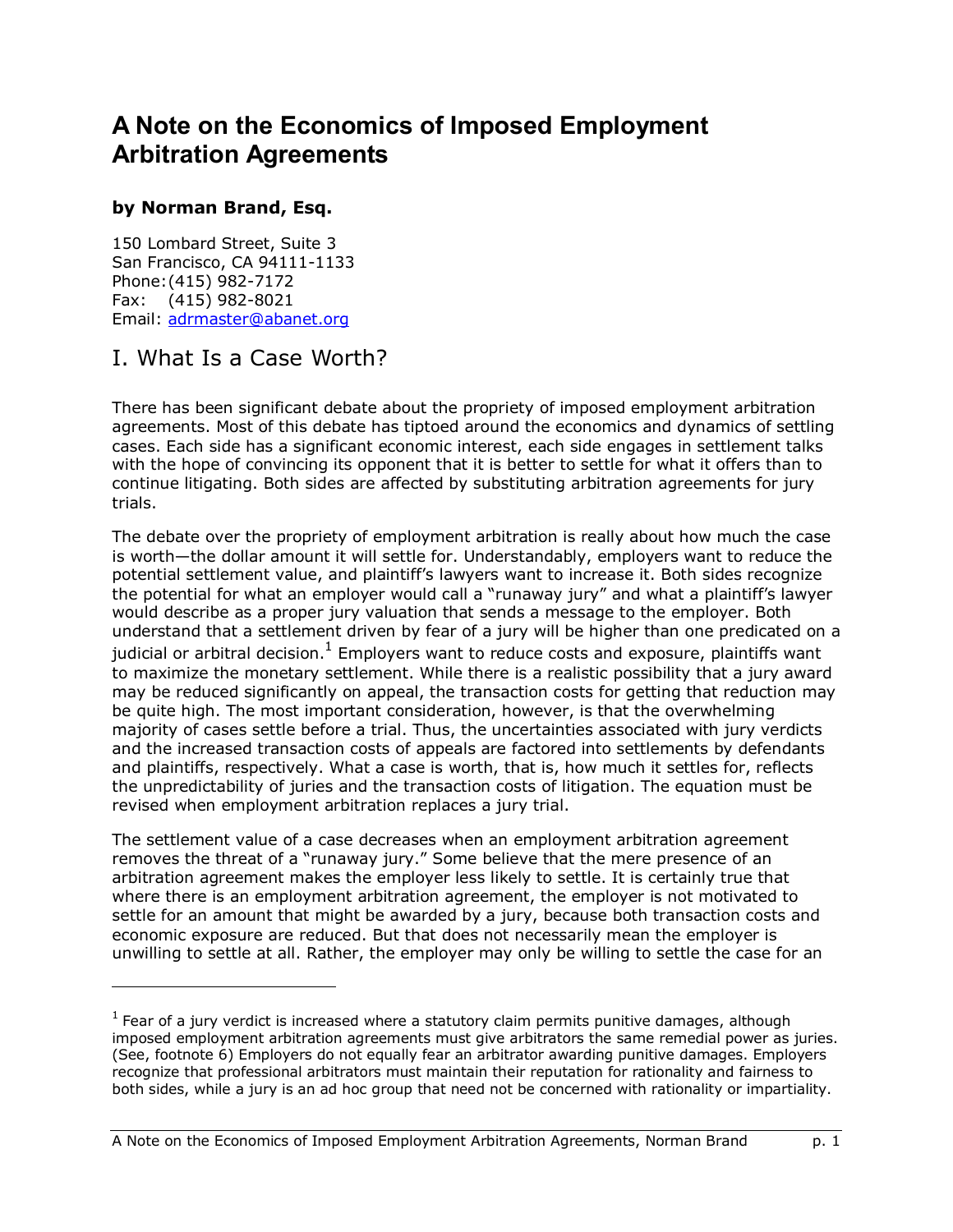amount that reflects the transaction and exposure costs of an employment arbitration rather than a jury trial.

Employment arbitration agreements may have effects on an individual case that are different from those on potential employment claims in general. Two major pieces of information that would tell us how these interests are affected are currently missing. First, we do not know whether the presence of arbitration agreements, as a general matter, will lead to many more claims being brought, thus leading to greater expense for employers and more frequent recovery by employees. Second, we do not know—as a general matter—how much cases are worth in employment arbitration. Little empirical research has been done on how arbitrators value cases.

Studies done by Lewis Maltby demonstrate that, in the cases he reviewed, employees are far more likely to win at employment arbitration, albeit for lesser amounts.<sup>2</sup> If the amount of a win is adjusted for the greater likelihood of winning, then according to Maltby's study arbitration may ultimately be a more employee-friendly forum. Thus, a major effect of imposed employment arbitration agreements may be to lower the range of potential settlements, while increasing the number of successful employee suits.

For the small percentage of cases that involve statutory issues<sup>3</sup> there is another significant question: Will the purpose of the statutes-to eliminate discrimination-be forwarded or retarded by employment arbitration? Arbitration is, according to Maltby's study, likely to produce more wins for employees. Whether this will promote employment arbitration because of an increased chance of success is unknown. If it does, then employers will face regular and significant costs for prohibited behavior. In addition, they may attract state or federal antidiscrimination agencies that can use the arbitral findings of fact to support an agency finding of a pattern or practice of discrimination. This could result in remedial orders. What we do not know empirically is whether a combination of an increased number of lower-value employment arbitration awards plus agency oversight is more effective at changing prohibited behavior than fewer but larger (often reduced) awards combined with existing agency enforcement. That remains to be studied.

## II. Some Practical Tips for the Plaintiff's Lawyers

Plaintiffís lawyers should learn to use arbitration to their advantage. In light of the Supreme Court's decision in *Circuit City Stores, Inc. v. Adams*<sup>4</sup> imposed employment arbitration agreements that provide due process are likely to be enforced in statutory cases. Even the Ninth Circuit—the only circuit that was unwilling to enforce imposed employment arbitration agreements that cover statutory claims-has been obliged to conform to the Supreme Court's view of the coverage of the Federal Arbitration Act. Counsel must assess their

-

<sup>2</sup> Lewis Maltby, *Private Justice: Employment Arbitration and Civil Rights,* 30 COLUM, HUMAN RTS. L. REV. 29 (Fall 1998).

 $3$  Only 13% of the employment cases filed with the American Arbitration Association (AAA) in 1999 involved statutory discrimination claims. The number of such claims is likely to rise because of court decisions requiring the employer to pay the entire cost of the arbitrator when a statutory discrimination claim is made*. Armendariz v. Foundation Health* Psychcare Servs., 24 Cal 4th 83, 6 p3d 669, 99 Cal Rptr 2d 745 (2000), *Cole v. Burns Intíl Security Servs*. 105 F.3d 1465, 72 FEP Cases 1775 (D.C.Cir. 1997). These decisions provide an incentive to make statutory claims, regardless of their merit, in order to shift the costs of the arbitration.

<sup>4</sup> 532 U.S. 105, 85 FEP Cases 266 (2001).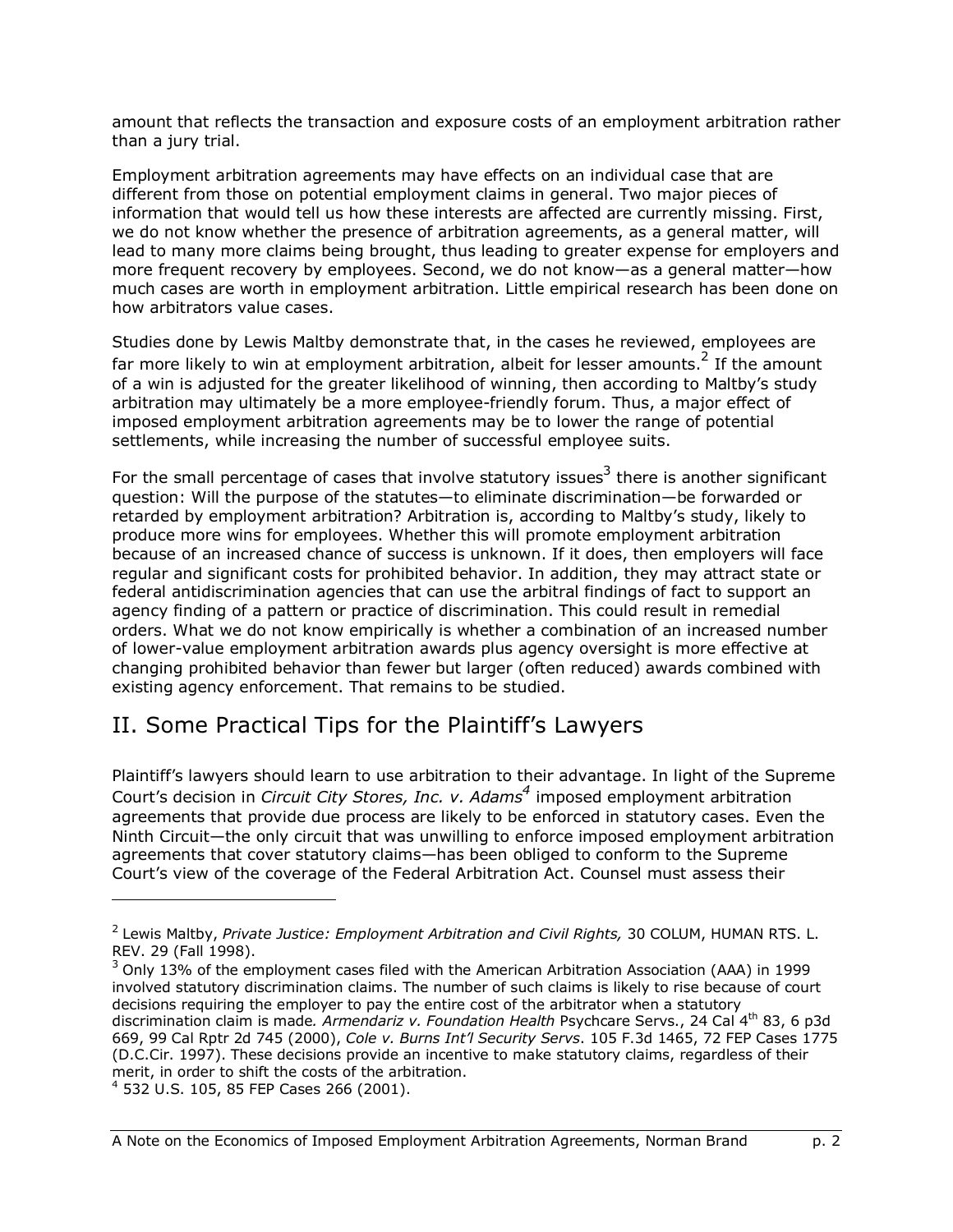clients' claims in light of that reality in order to use employment arbitration to the client's advantage. Before attempting to avoid arbitration, plaintiffís counsel should consider four questions about whether arbitration is advantageous to the client.

- 1. *Will the client be more willing to bring legitimate claims of emotional distress?* Although discovery may still be intrusive, employment arbitration protects against a public airing of the plaintiffís psychological, emotional, or sexual history. It will be done, if at all, in a private forum.
- 2. *Will the speed and finality of employment arbitration affect the clientís willingness to go forward?* If the client is anxious to get on with his or her life, arbitration may be more acceptable than a "discounted" offer from an employer planning on extended litigation.
- 3. *Is the clientís personality or history a problem?* Professional decisionmakers are more likely than juries to have some appreciation of the realities of the workplace, including the fact that plaintiffs can be troubled (and troublesome) individuals and still be entitled to recovery. As a result, they are also more likely to be aware of their own biases and to compensate for them by working to be fair to a problematic plaintiff. If the case is otherwise solid on the law and facts, then arbitration holds less risk for this type plaintiff.
- 4. *Does the absence of the summary judgment process change the risk analysis?* The majority of statutory cases are lost at summary judgment. The percentage of cases under the Americans with Disabilities Act that survive summary judgment is extremely low. Although it is possible for an arbitrator to award summary judgment, such awards are rare. Arbitrators have no compulsion to clear a calendar, and no aversion to complicated cases. Furthermore, they know that if they mistakenly dismiss a case on summary judgment there is no appellate court to give plaintiff another opportunity to be heard. The finality of arbitration makes arbitrators cautious about summary adjudication.

Counsel should always consider mediation when there is an employment arbitration agreement. In California (as in the D.C. Circuit and a number of other courts), the employer must pay any costs of arbitration beyond the fees and costs that would be required if the case were litigated<sup>5</sup> In addition, with the extremely small likelihood of summary judgment,

<sup>&</sup>lt;sup>5</sup> Armendariz v. Foundation Health Psychcare Servs., 24 Cal. 4th 83, 6 P.3d 669, , 99 Cal. Rptr. 2d 745 (2000).

<sup>6</sup> *See Armendariz,* 24 Cal. 4th 83, in which the California Supreme Court refused to enforce an imposed arbitration agreement that failed to provide essential due process protections. The court adopted the standard of *Cole v. Burns Intíl Security Servs.*, 105 F.3d 1465, 72 FEP Cases 1775 (D.C. Cir. 1997), stating: "Five minimum requirements exist for the lawful arbitration of statutory civil rights pursuant to a mandatory employment arbitration agreement. Such an arbitration agreement is lawful if it: (1) provides for neutral arbitrators, (2) provides for more than minimal discovery, (3) requires a written award, (4) provides for all of the types of relief that would otherwise be available in court, and (5) does not require employees to pay either unreasonable costs or any arbitrators' fees or expenses as a condition of access to the arbitration forum. Thus, an employee who is made to use arbitration as a condition of employment 'effectively may vindicate his or her statutory cause of action in the arbitral forum." Armendariz, 24 Cal. 4th at 102 (citing Cole, 105 F.3d at 1482).

<sup>&</sup>lt;sup>7</sup> The term is not Meyer's, but comes from a report issued by a committee of the Society of Professionals in Dispute Resolution that made recommendations on how to successfully implement a pervasive dispute resolution program in business and government entities. That report can be found at http://www.spidr.org./.